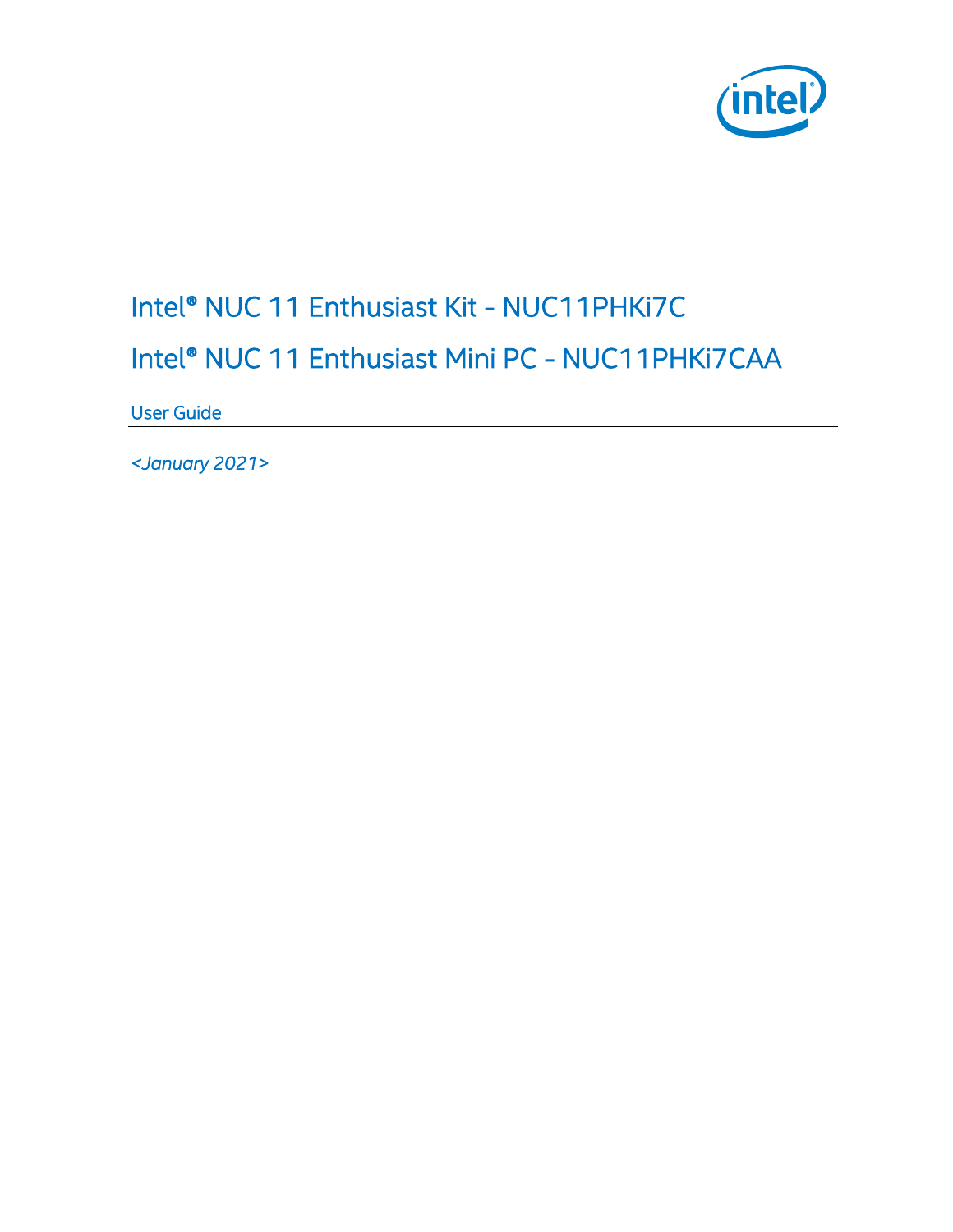

You may not use or facilitate the use of this document in connection with any infringement or other legal analysis concerning Intel products described herein. You agree to grant Intel a non-exclusive, royalty-free license to any patent claim thereafter drafted which includes subject matter disclosed herein.

No license (express or implied, by estoppel or otherwise) to any intellectual property rights is granted by this document.

All information provided here is subject to change without notice. Contact your Intel representative to obtain the latest Intel product specifications and roadmaps.

The products described may contain design defects or errors known as errata which may cause the product to deviate from published specifications. Current characterized errata are available on request.

Copies of documents which have an order number and are referenced in this document may be obtained by calling 1-800-548-4725 or by visiting: [http://www.intel.com/design/literature.htm.](http://www.intel.com/design/literature.htm) 

Intel technologies' features and benefits depend on system configuration and may require enabled hardware, software or service activation. Performance varies depending on system configuration. No computer system can be absolutely secure.

Intel and the Intel logo are trademarks of Intel Corporation or its subsidiaries in the U.S. and/or other countries.

\*Other names and brands may be claimed as the property of others.

Copyright © 2021, Intel Corporation. All rights reserved.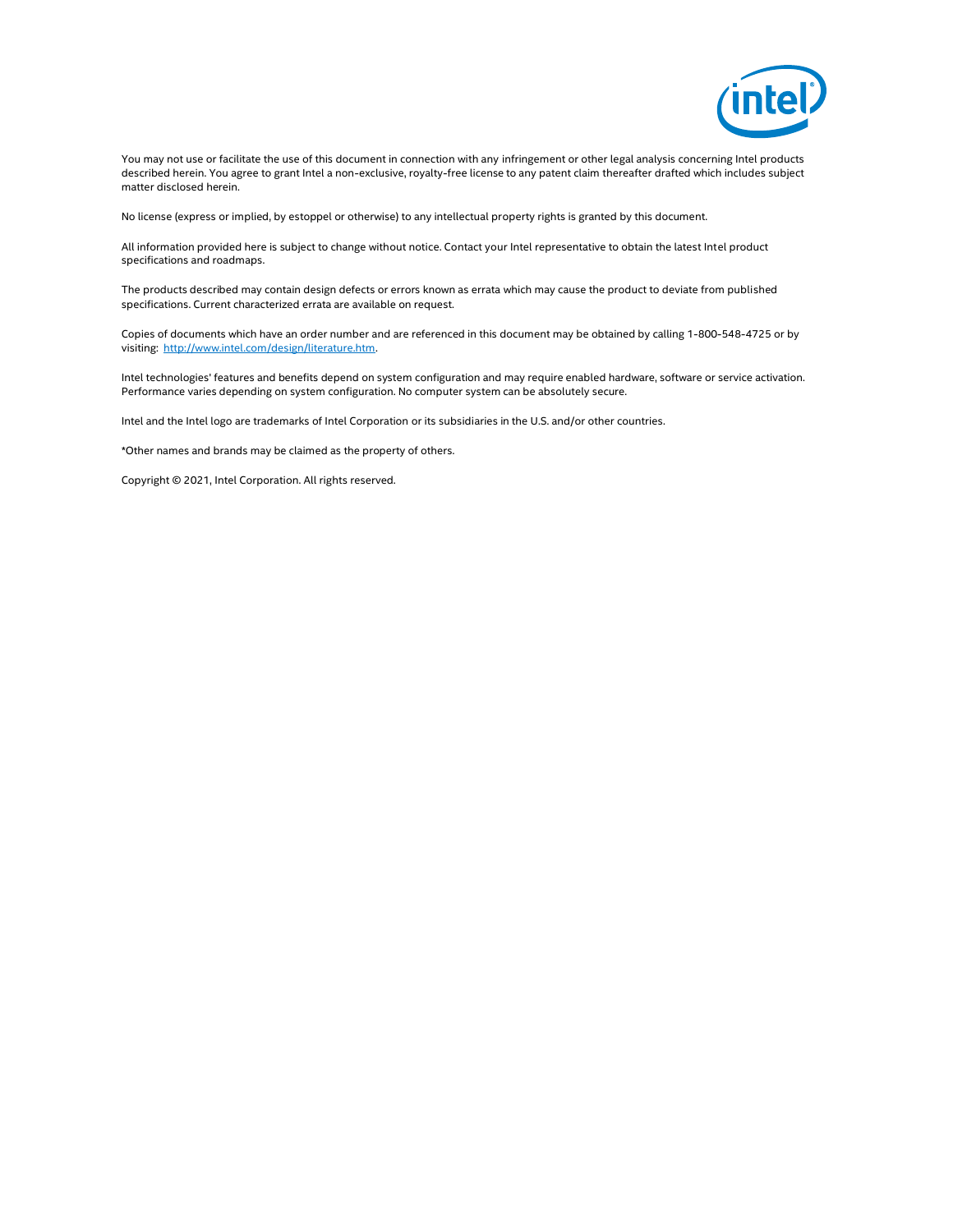

### **Contents**

| 1.0 |                   |  |
|-----|-------------------|--|
|     | 1.1<br>1.2<br>1.3 |  |
| 2.0 |                   |  |
| 3.0 |                   |  |
| 4.0 |                   |  |
| 5.0 |                   |  |
| 6.0 |                   |  |
| 7.0 |                   |  |
| 8.0 |                   |  |
| 9.0 |                   |  |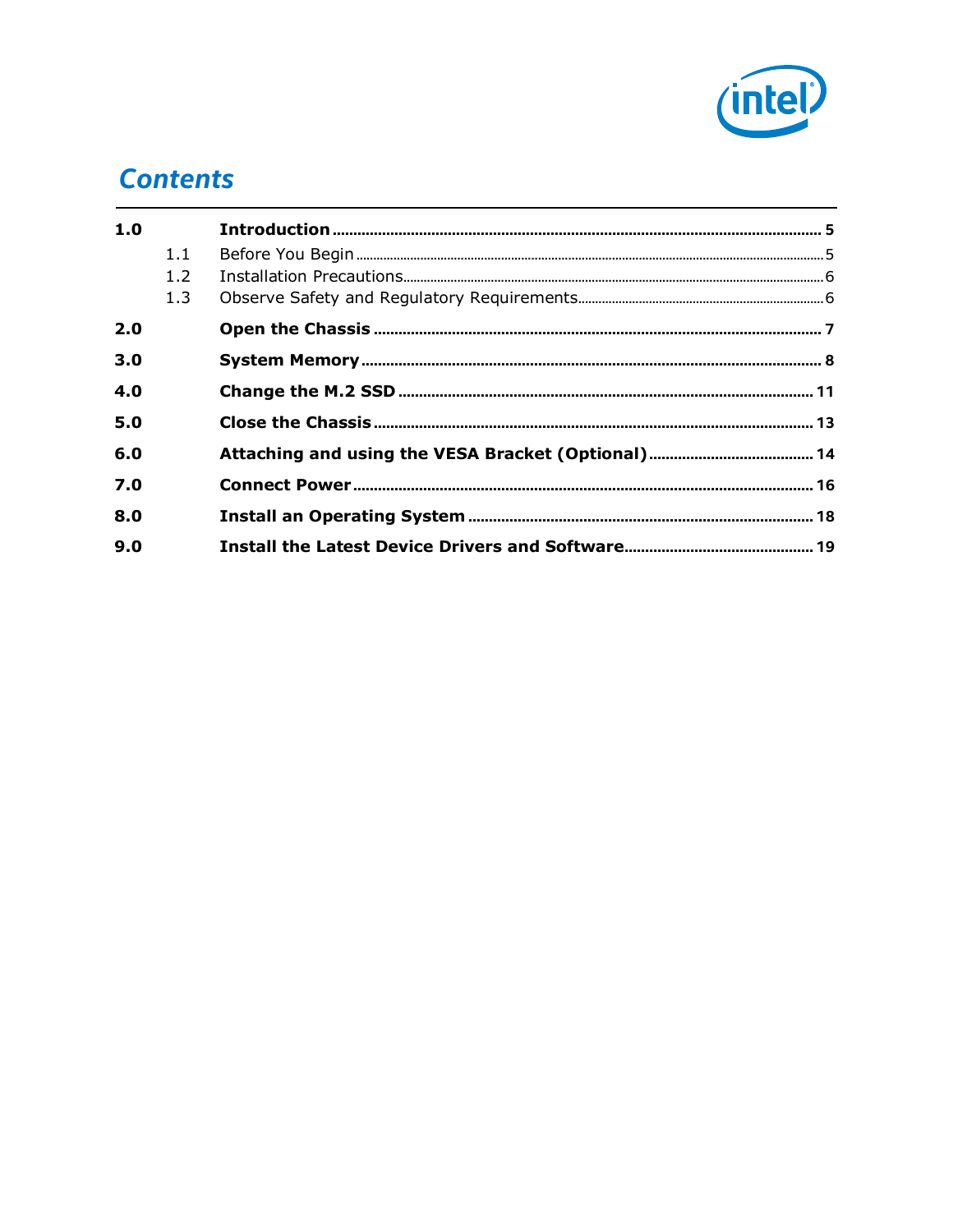

# *Revision History*

| <b>Date</b> | <b>Revision</b> | <b>Description</b> |
|-------------|-----------------|--------------------|
| Jan 2021>   | 1.0             | Initial release.   |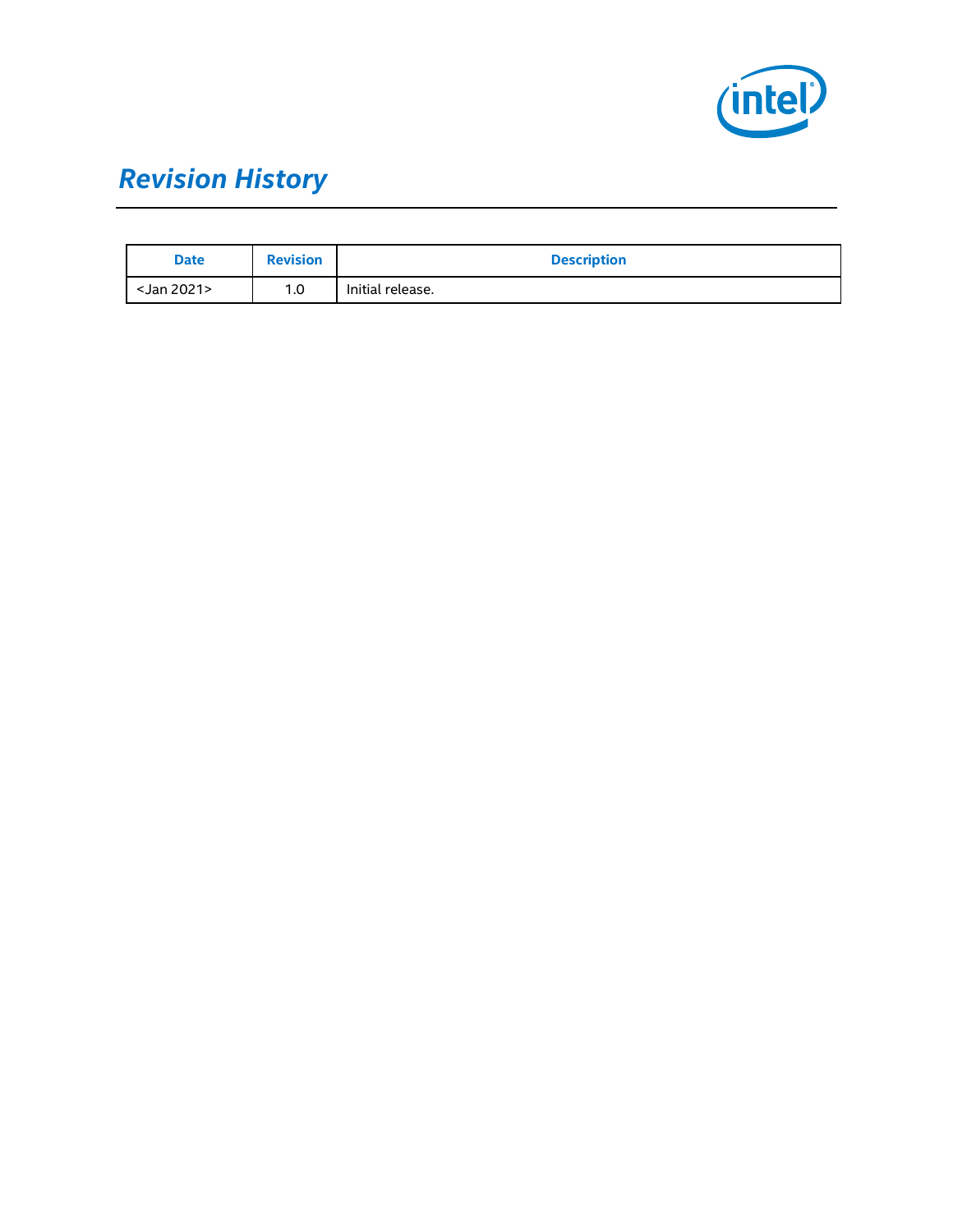

### *1.0 Introduction*

<span id="page-4-0"></span>This User Guide provides step-by-step installation instructions for these products:

- Intel® NUC 11 Enthusiast Kit NUC11PHKi7C
- Intel® NUC 11 Enthusiast Mini PC NUC11PHKi7CAA

### **1.1 Before You Begin**

### <span id="page-4-1"></span>**AUTIONS**

*The steps in this guide assume you're familiar with computer terminology and with the safety practices and regulatory compliance required for using and modifying computer equipment.*

*Disconnect the computer from its power source and from any network before performing any of the steps described in this guide.*

*Failure to disconnect power, telecommunications links, or networks before you open the computer or perform any procedures can result in personal injury or equipment damage. Some circuitry on the board can continue to operate even though the front panel power button is off.*

Follow these guidelines before you begin:

- Always follow the steps in each procedure in the correct order.
- Create a log to record information about your computer, such as model, serial numbers, installed options, and configuration information.
- Electrostatic discharge (ESD) can damage components. Perform the procedures described in this chapter only at an ESD workstation using an antistatic wrist strap and a conductive foam pad. If such a station isn't available, you can provide some ESD protection by wearing an antistatic wrist strap and attaching it to a metal part of the computer chassis.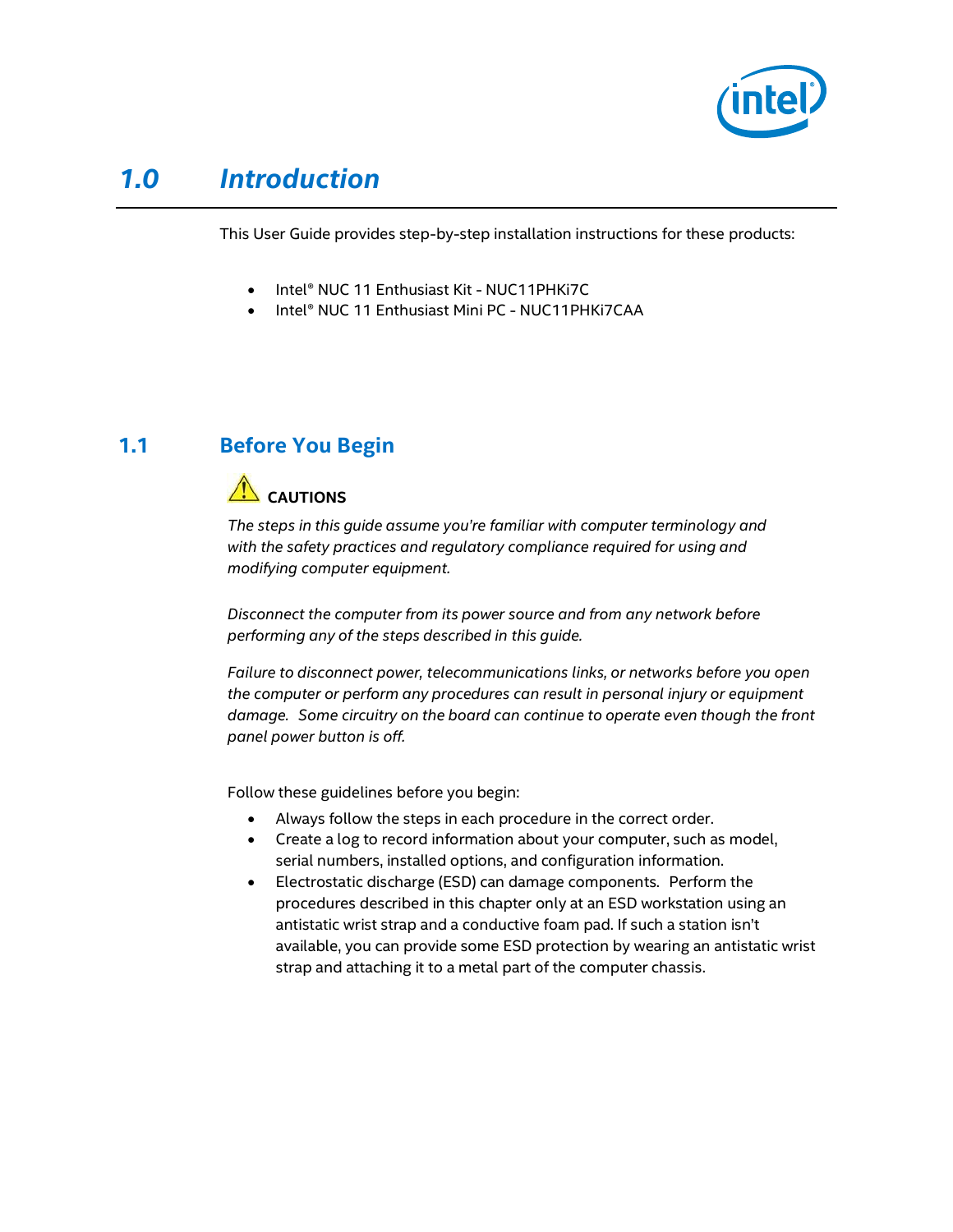

### **1.2 Installation Precautions**

<span id="page-5-0"></span>When you install and test the Intel NUC, observe all warnings and cautions in the installation instructions.

To avoid injury, be careful of:

- Sharp pins on connectors
- Sharp pins on circuit boards
- Rough edges and sharp corners on the chassis
- Hot components (such as SSDs, processors, voltage regulators, and heat sinks)
- Damage to wires that could cause a short circuit

<span id="page-5-1"></span>Observe all warnings and cautions that instruct you to refer computer servicing to qualified technical personnel.

### **1.3 Observe Safety and Regulatory Requirements**

If you don't follow these instructions, you increase your safety risk and the possibility of noncompliance with regional laws and regulations.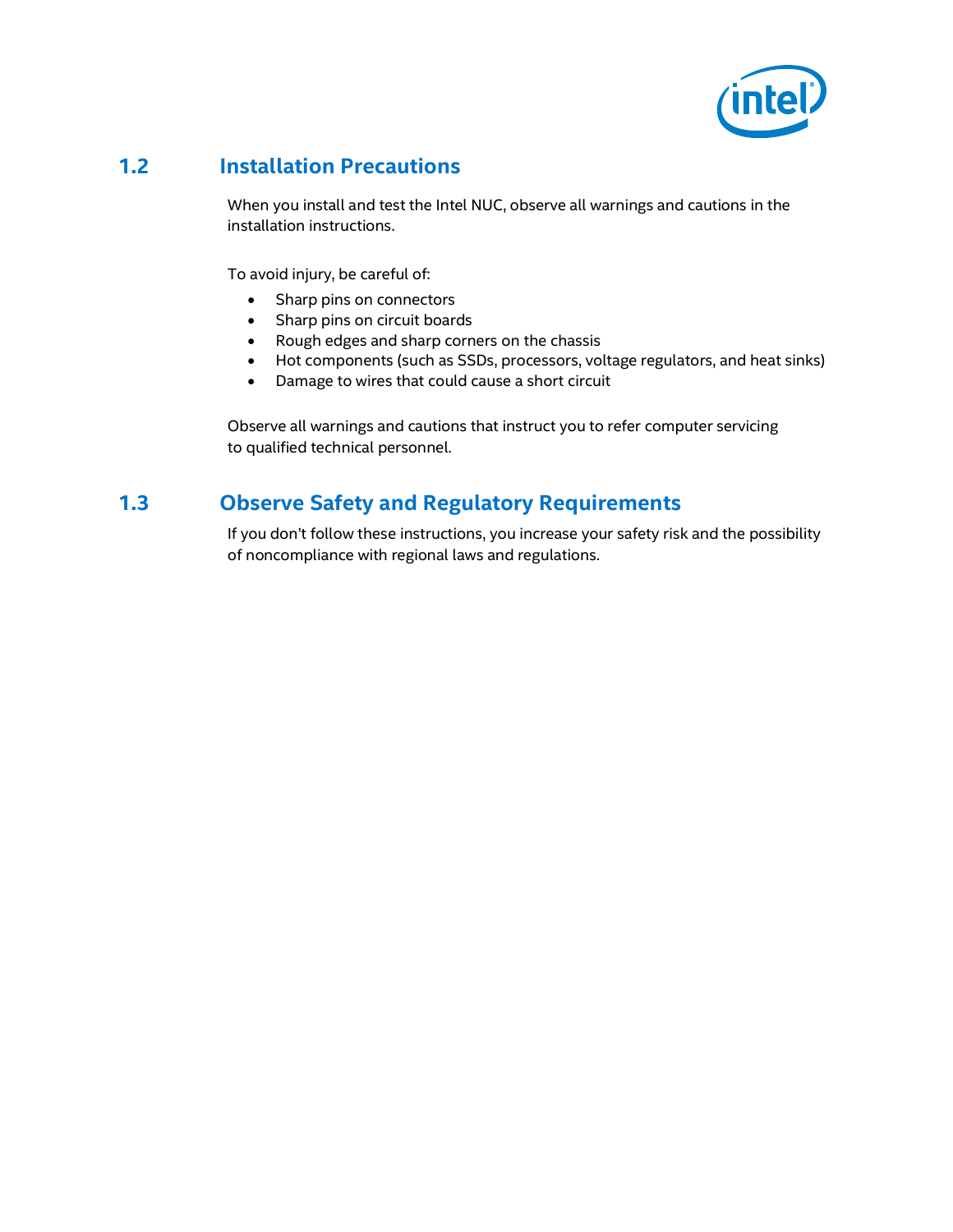

## *2.0 Open the Chassis*

<span id="page-6-0"></span>1. Unscrew the 8 screws on the top side of the chassis (A) and lift the cover (B):



2. Unscrew the 5 screws on the metal plate (C) and lift it (D):

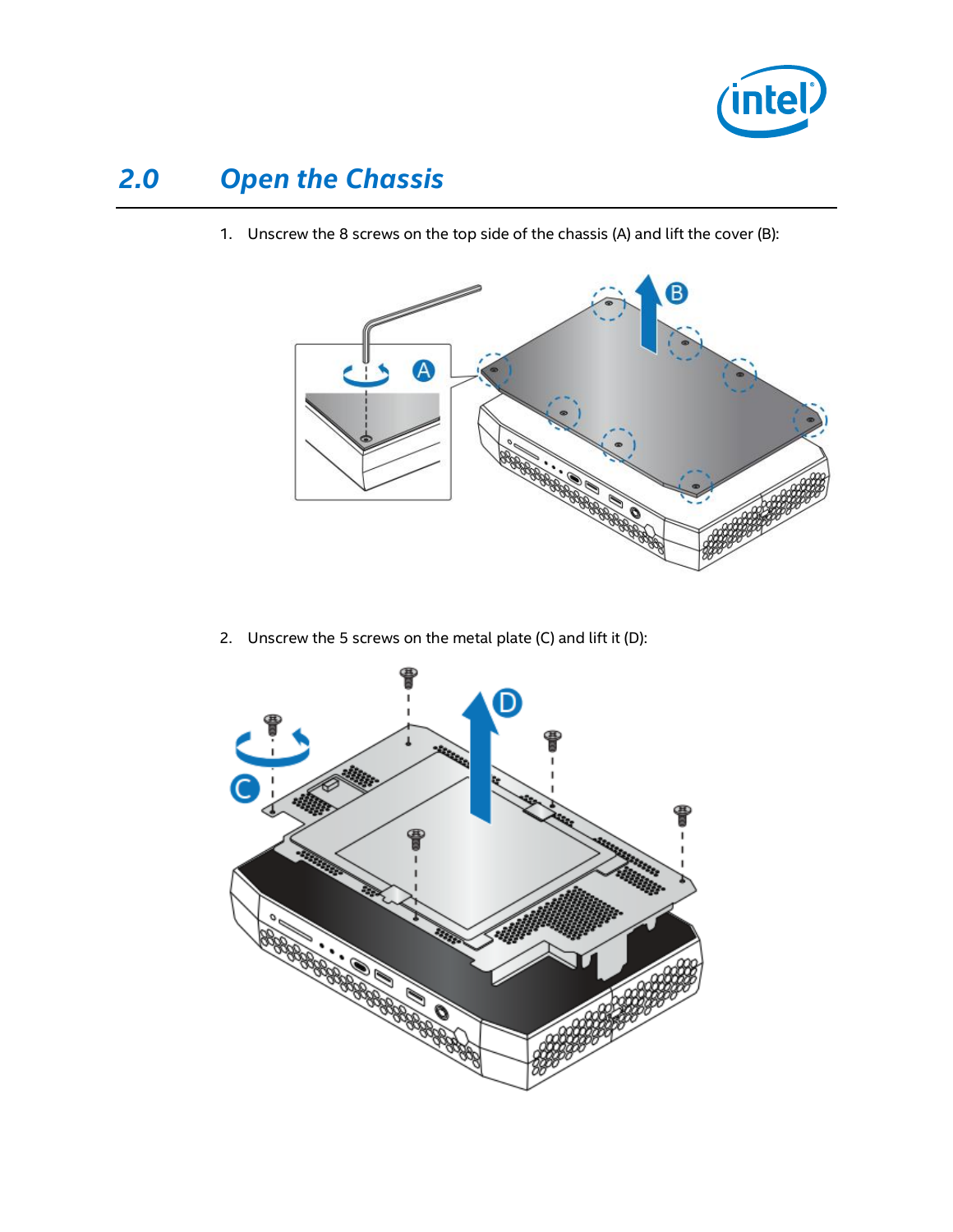

### <span id="page-7-0"></span>*3.0 System Memory*

Intel® NUC 11 Enthusiast Kit - NUC11PHKi7C and Intel® NUC 11 Enthusiast Mini PC - NUC11PHKi7CAA have two DDR4 SO-DIMM sockets. Be sure to select memory modules that meet these requirements:

- 1.2V low voltage memory
- 3200/2666MHz SO-DIMMs
- Max capacity 64GB
- Non-ECC

Find compatible memory modules in the Intel Product Compatibility Tool

- [NUC11PHKi7C](http://compatibleproducts.intel.com/ProductDetails?EPMID=202783)
- [NUC11PHKi7CAA](http://compatibleproducts.intel.com/ProductDetails?EPMID=195961)

**NOTE** If you plan to install only one memory module, install it in the upper memory socket.

#### **To install memory, follow these steps:**

- 1. Observe the precautions in "Before You Begin" on page 5.
- 2. Turn off all peripheral devices connected to the computer. Turn off the computer and disconnect the power cord.
- 3. Remove the computer's top chassis cover and metal plate as described on page 7 (section 2.0)
- 4. Align the small space at the bottom edge of the memory module with the key in the socket.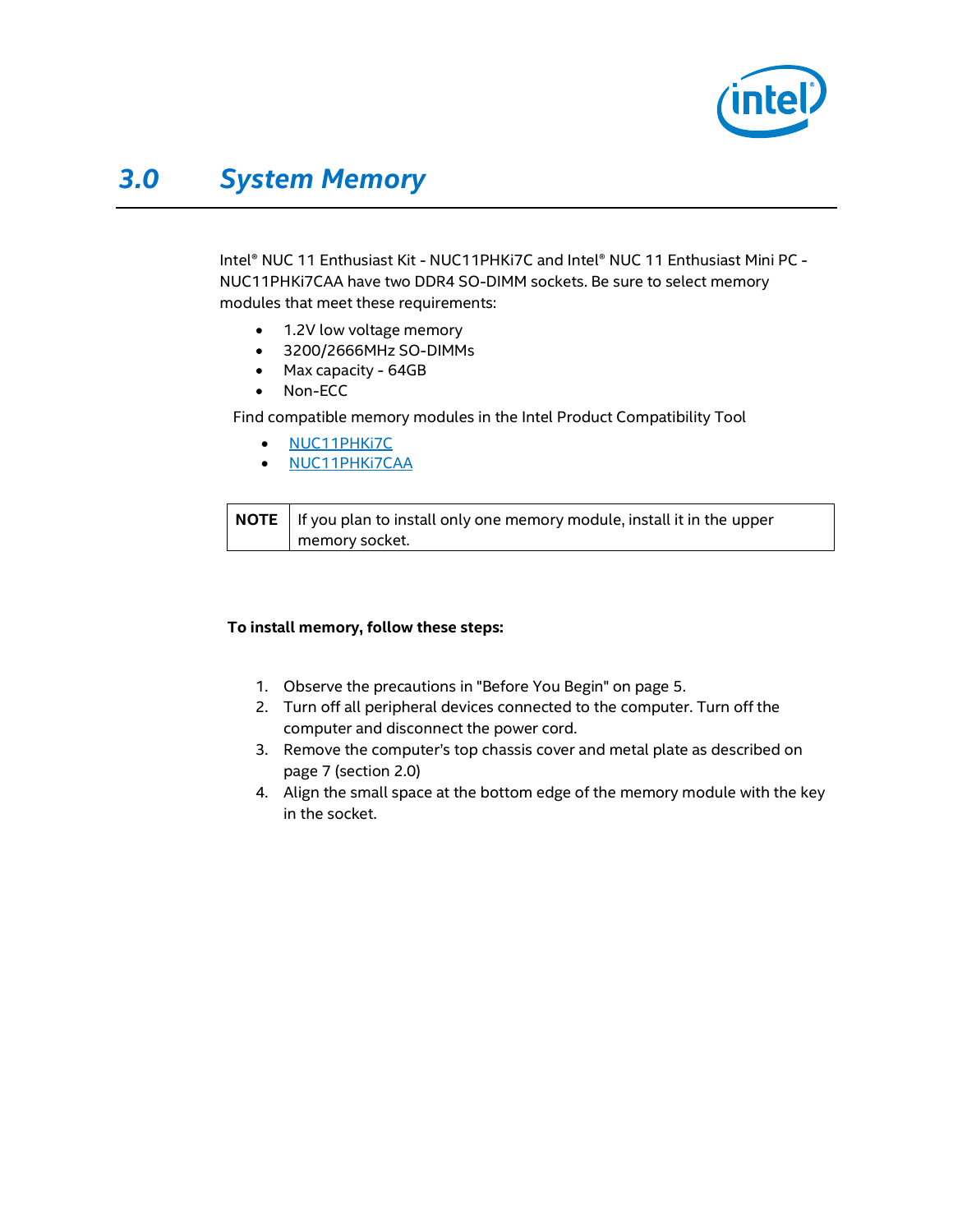



5. Insert the bottom edge of the module at a 45-degree angle into the socket (A).



6. When the module is inserted, push down on the outer edge of module until the retaining clips snap into place (B). Make sure the clips are firmly in place (C).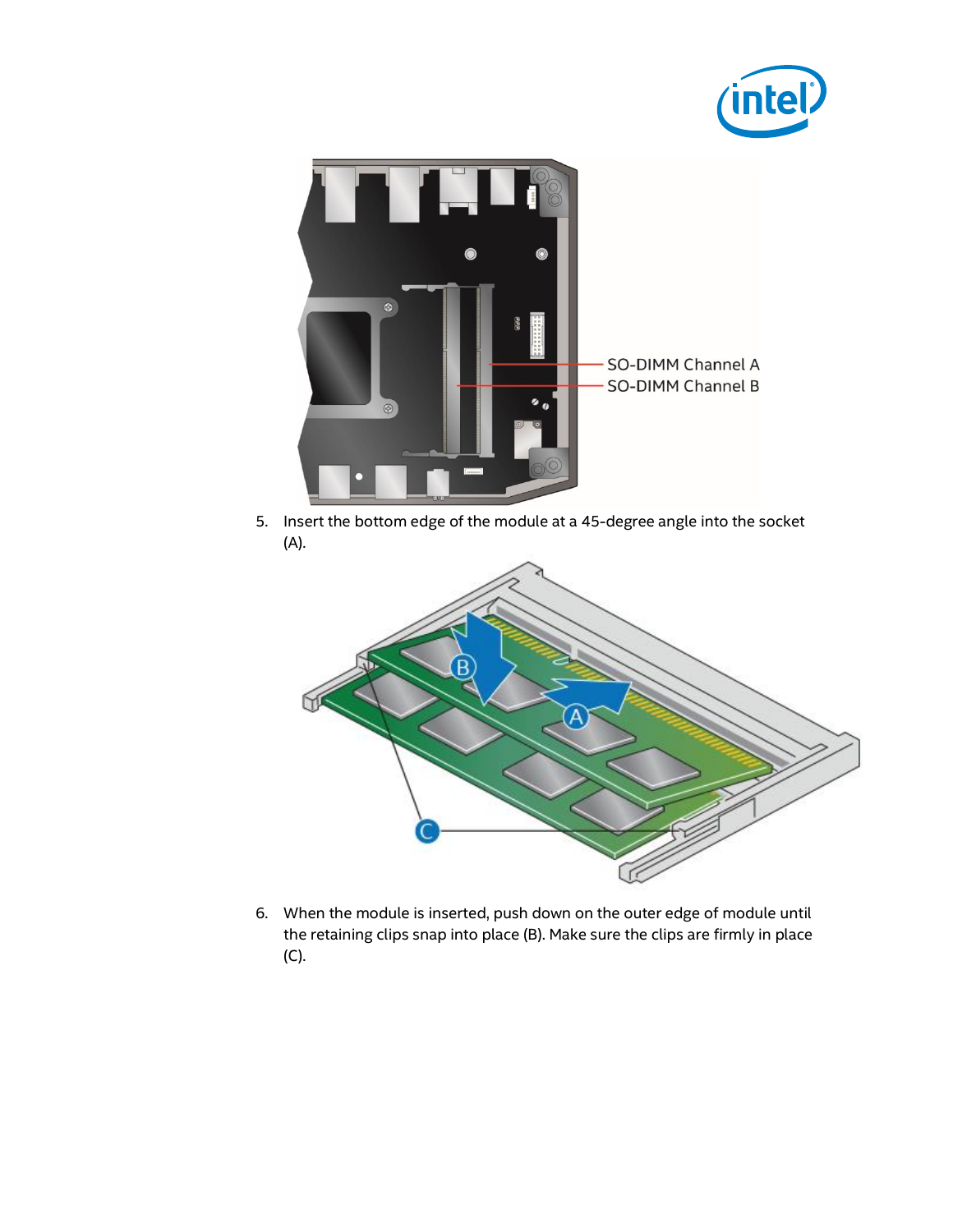

#### **To remove a SO-DIMM, follow these steps:**

- 1. Observe the precautions in "Before You Begin" on page 5.
- 2. Turn off all peripheral devices connected to the computer. Turn off the computer and disconnect the power cord.
- 3. Remove the computer's top chassis cover and metal plate.
- 4. Gently spread the retaining clips at each end of the memory socket, which causes the module to pop out of the socket (C).
- 5. Holding the module by the edges, lift it away from the socket, and store it in an anti-static package.
- 6. Reinstall and reconnect any parts you removed or disconnected to reach the memory sockets.
- 7. Replace the computer's cover and reconnect the power cord.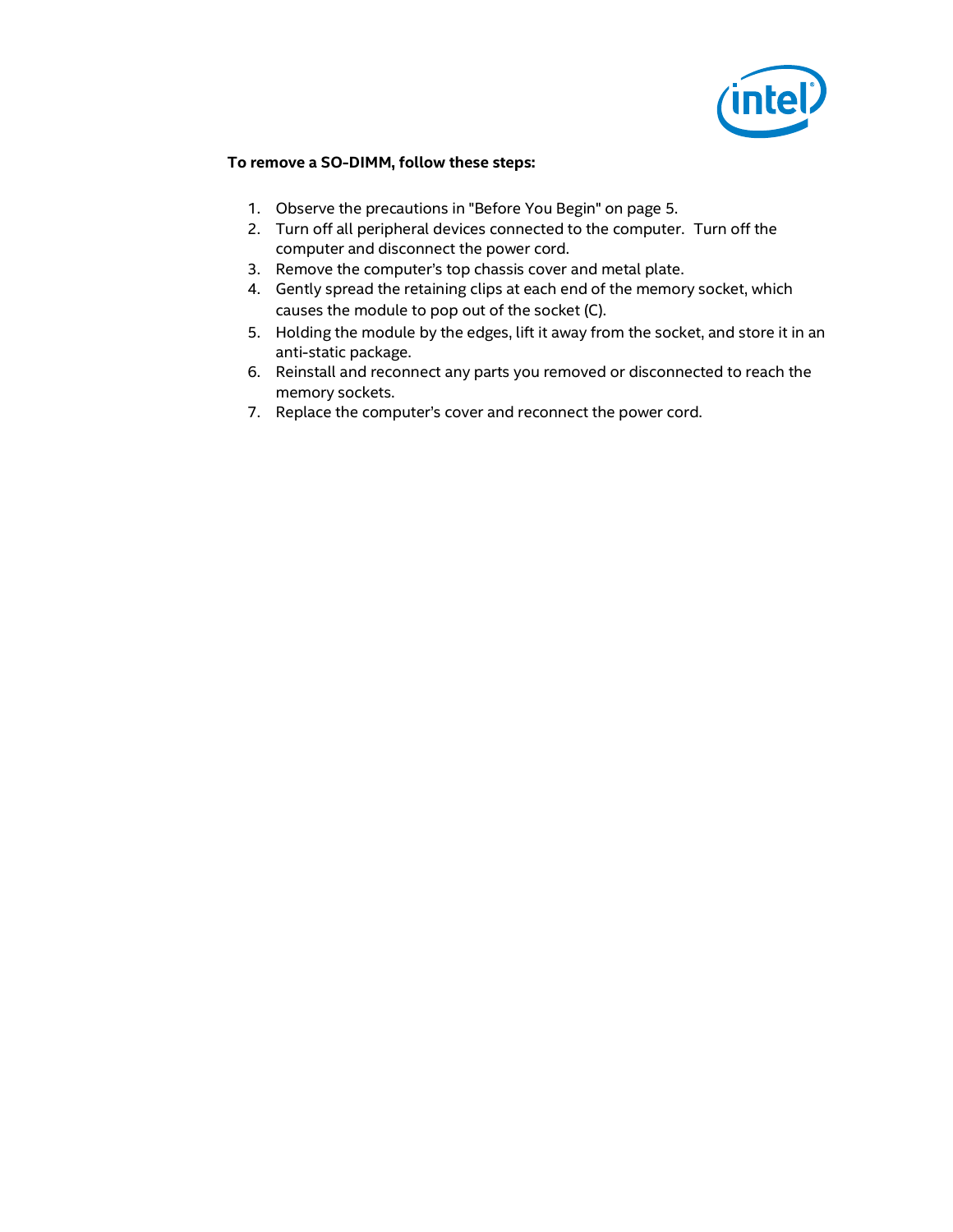

### *4.0 Change the M.2 SSD*

<span id="page-10-0"></span>Intel® NUC 11 Enthusiast Kit - NUC11PHKi7C and Intel® NUC 11 Enthusiast Mini PC - NUC11PHKi7CAA support dual 80 and single 110mm SSDs.



#### **There is pre-installed SSD available out of the box for the NUC11PHKi7CAA SKU:**

- Intel® Optane™ Memory H10 with Solid State Storage (512GB)

#### **Find compatible M.2 SSDs in the Intel Product Compatibility Tool:**

- [NUC11PHKi7C](http://compatibleproducts.intel.com/ProductDetails?EPMID=202783)
- [NUC11PHKi7CAA](http://compatibleproducts.intel.com/ProductDetails?EPMID=195961)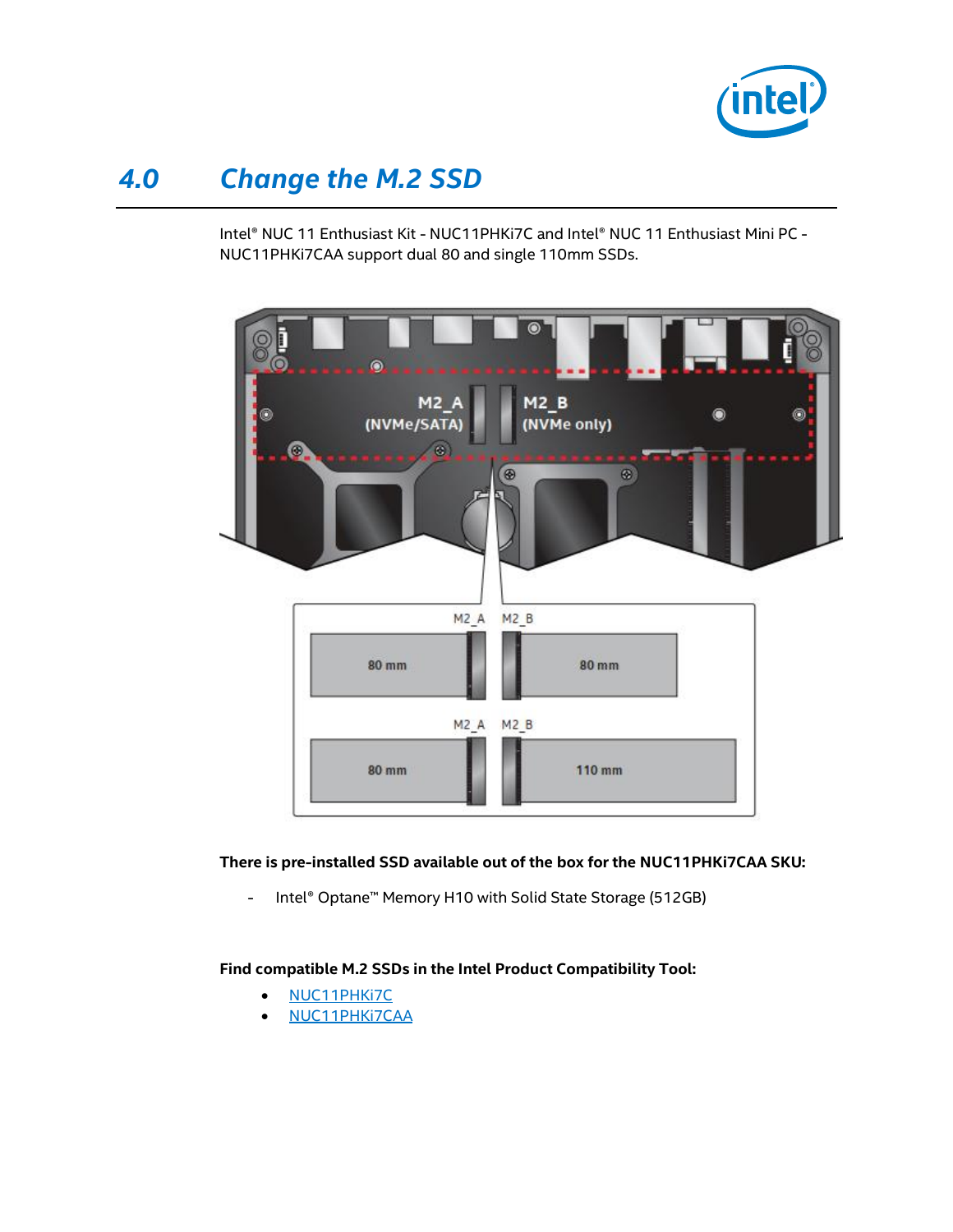

#### **To install a different M.2 SSD:**

- 1. Remove the small silver screw from the 110mm or 80mm metal standoff on the board (A).
- 2. Remove the pre-installed SSD from the connector if there are any.
- 3. Make sure there is the metal standoff in the right position, depending on the length of the SSD you are going to install
- 4. Align the space at the bottom of the new M.2 SSD to the key on the connector (B).
- 5. Secure the card to the standoff with the small silver screw (C).

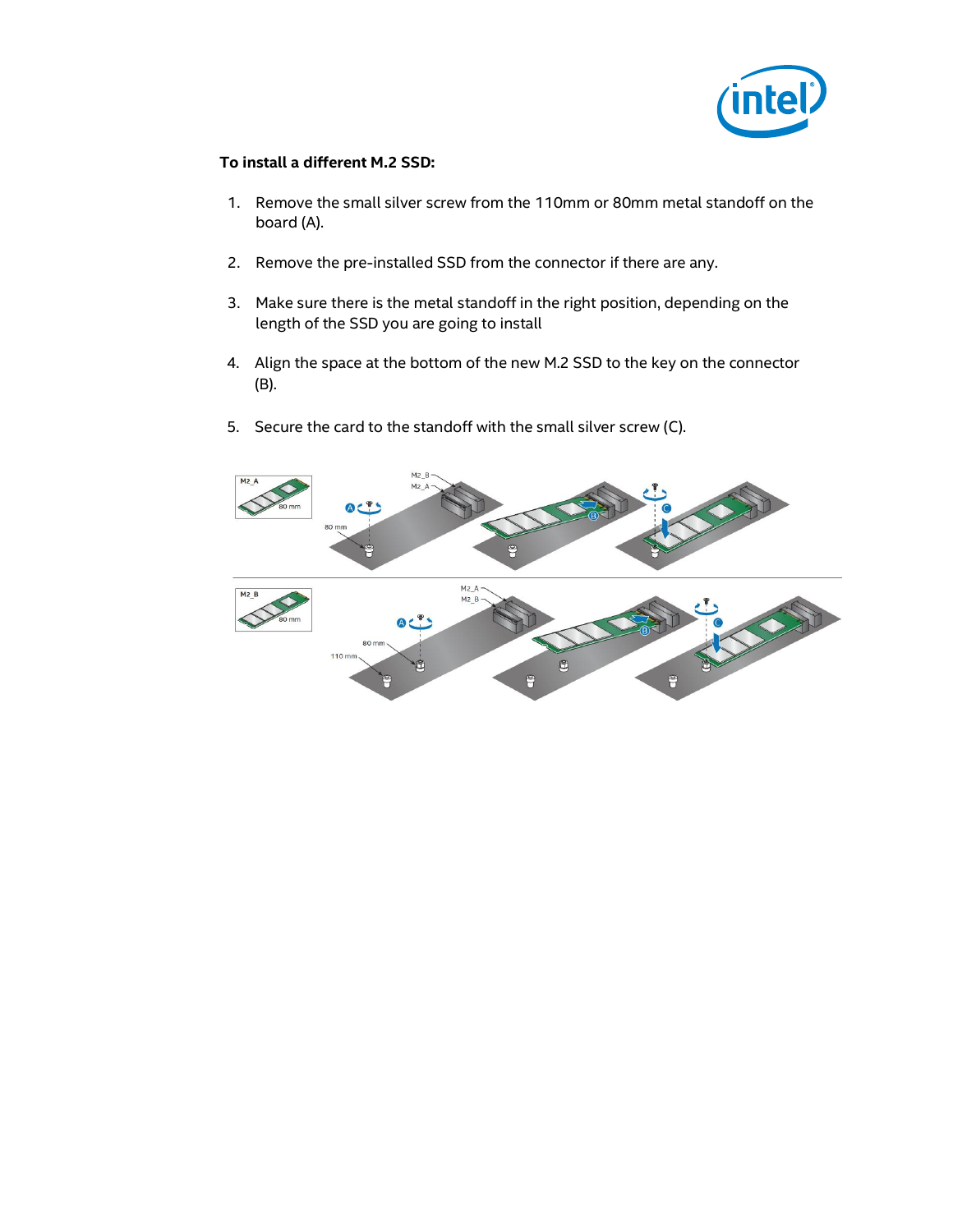

### *5.0 Close the Chassis*

<span id="page-12-0"></span>After all components have been installed, close the Intel NUC chassis. Intel recommends this be done by hand with a screwdriver to avoid over-tightening and possibly damaging the screws.

1. Place the top metal plate on the NUC chassis (A) and secure the screws with the screwdriver (B).



2. Place the top lid on top of the metal plate (C) and secure the screws with the screwdriver (D).

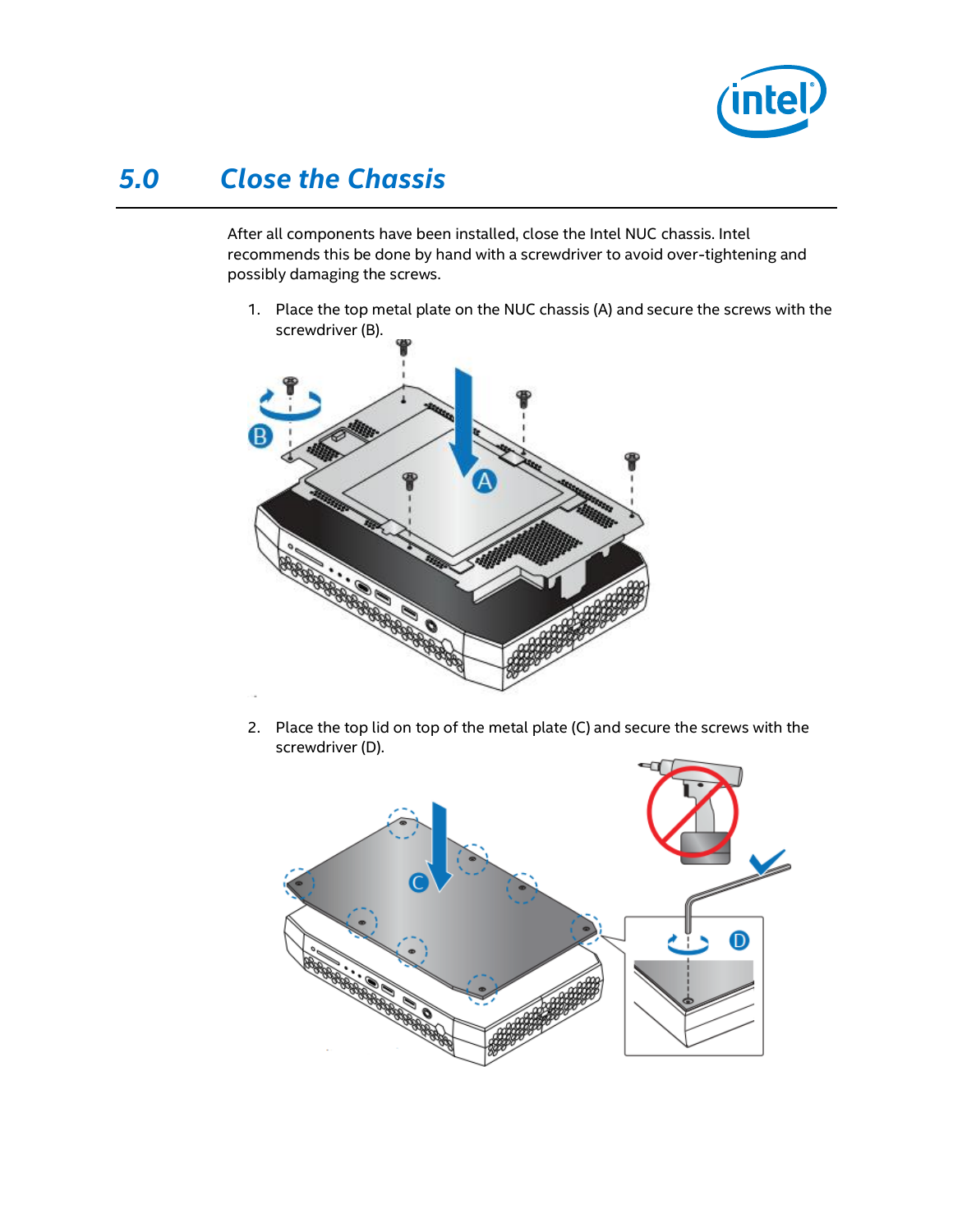

# <span id="page-13-0"></span>*6.0 Attaching and using the VESA Bracket (Optional)*

Follow the instructions to attach and use the VESA mount brackets:

1. Using the 4 small black screws that were included in the box, attach the VESA bracket to the back of the monitor of TV (A)



2. Attach two slightly larger black screws to the bottom chassis cover of the NUC (B)

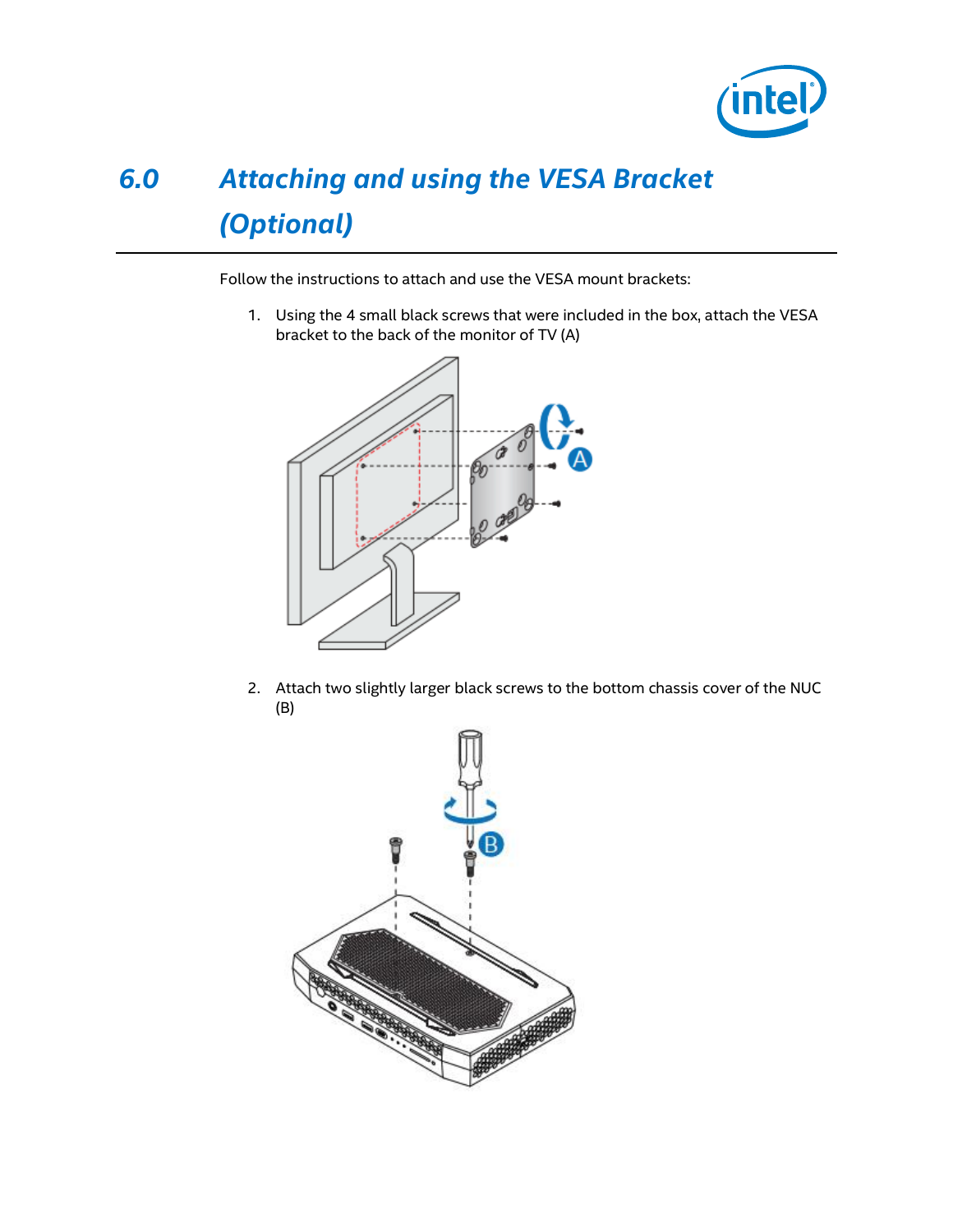



3. Place and slide the Intel NUC onto the VESA mount bracket (C and D)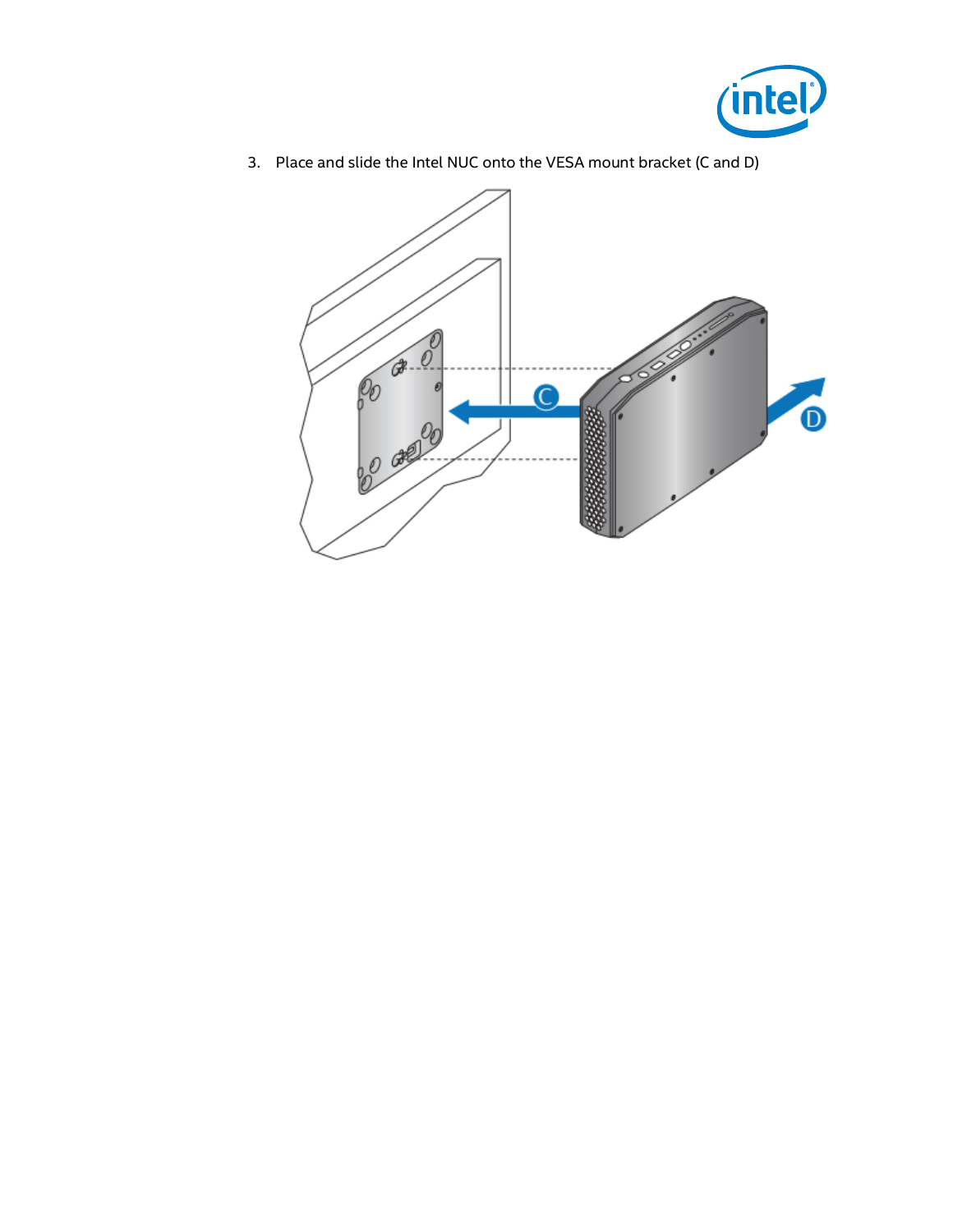

### *7.0 Connect Power*

<span id="page-15-0"></span>Each Intel NUC model includes either a region-specific AC power cord or no AC power cord.

| <b>Product codes</b>               | Power cord type                                                                                                                                          |
|------------------------------------|----------------------------------------------------------------------------------------------------------------------------------------------------------|
| RNUC11PHKi7C000<br>RNUC11PHKi7CAA0 | No power cord included. An AC power cord needs to be<br>purchased separately. The connector on the power<br>adapter is a C13 type connector.<br>Ш<br>C13 |
| RNUC11PHKi7C001<br>RNUC11PHKi7CAA1 | US power cord included.                                                                                                                                  |
| RNUC11PHKi7C002<br>RNUC11PHKi7CAA2 | EU power cord included.                                                                                                                                  |
| RNUC11PHKi7C003                    | UK power cord included.                                                                                                                                  |
| RNUC11PHKi7C004                    | Australia/New Zealand power cord included.                                                                                                               |
| RNUC11PHKi7C005                    | India power cord included.                                                                                                                               |
| RNUC11PHKi7C006<br>RNUC11PHKi7CAA6 | China power cord included.                                                                                                                               |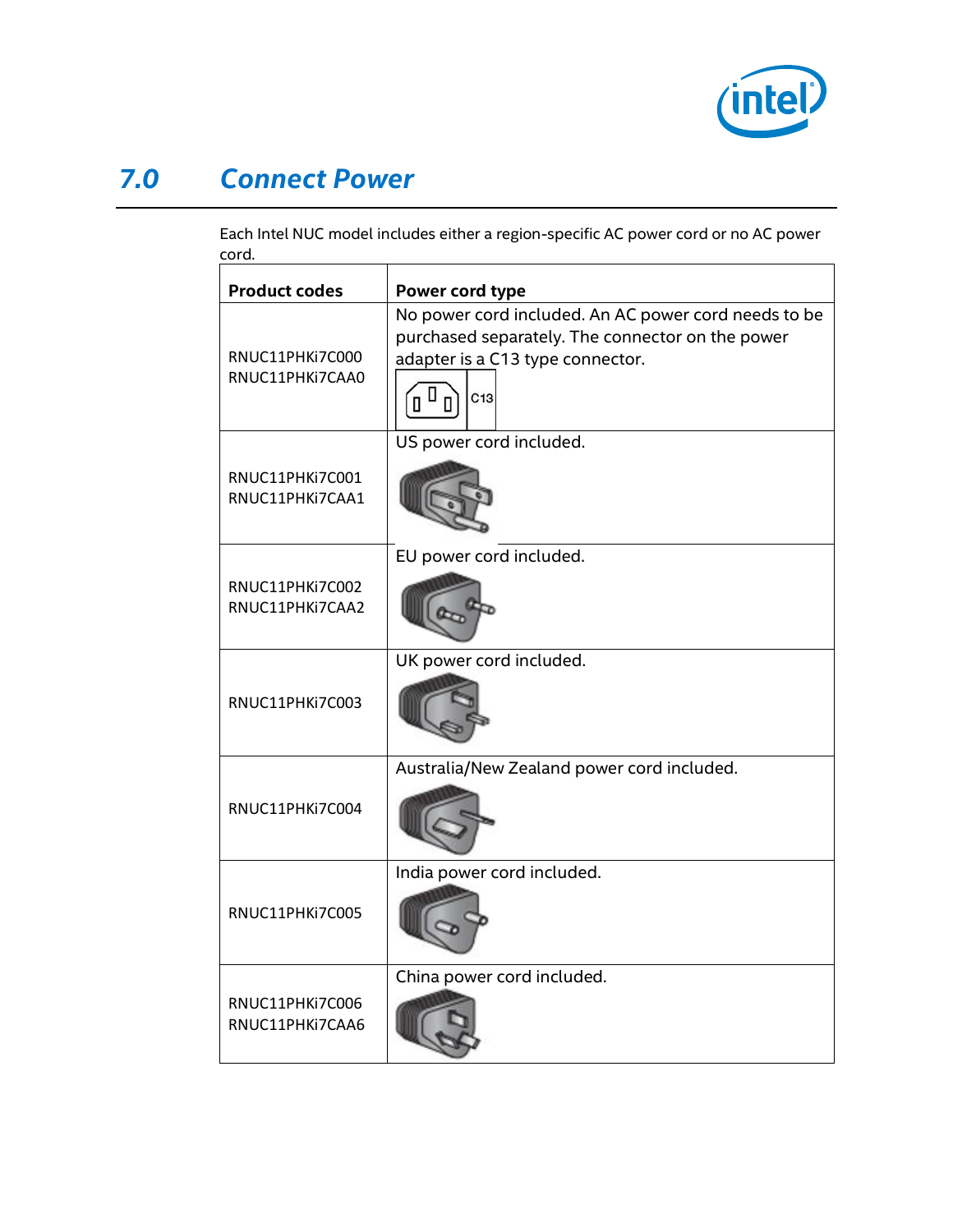

- 1. Connect the power cord to the adapter (A)
- 2. Plug the power cord into the wall (B)
- 3. Plug the power adapter into the NUC (C)

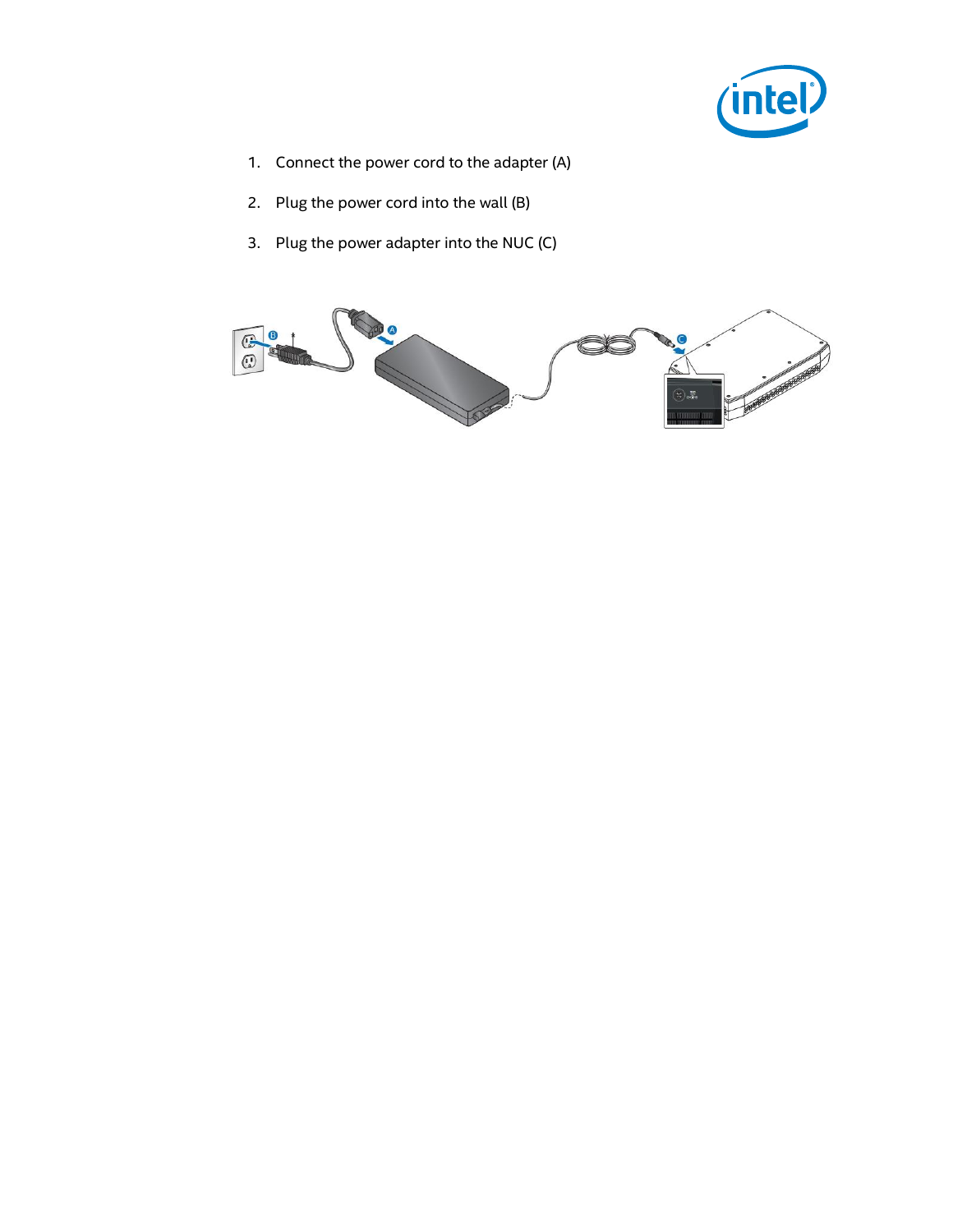

## *8.0 Install an Operating System*

<span id="page-17-0"></span>See **Supported Operating Systems** for a list of Intel-validated Windows\* operating systems.

Refer t[o Operating System Installation](https://www.intel.com/content/www/us/en/support/articles/000005471/mini-pcs.html) for system requirements and installation steps.